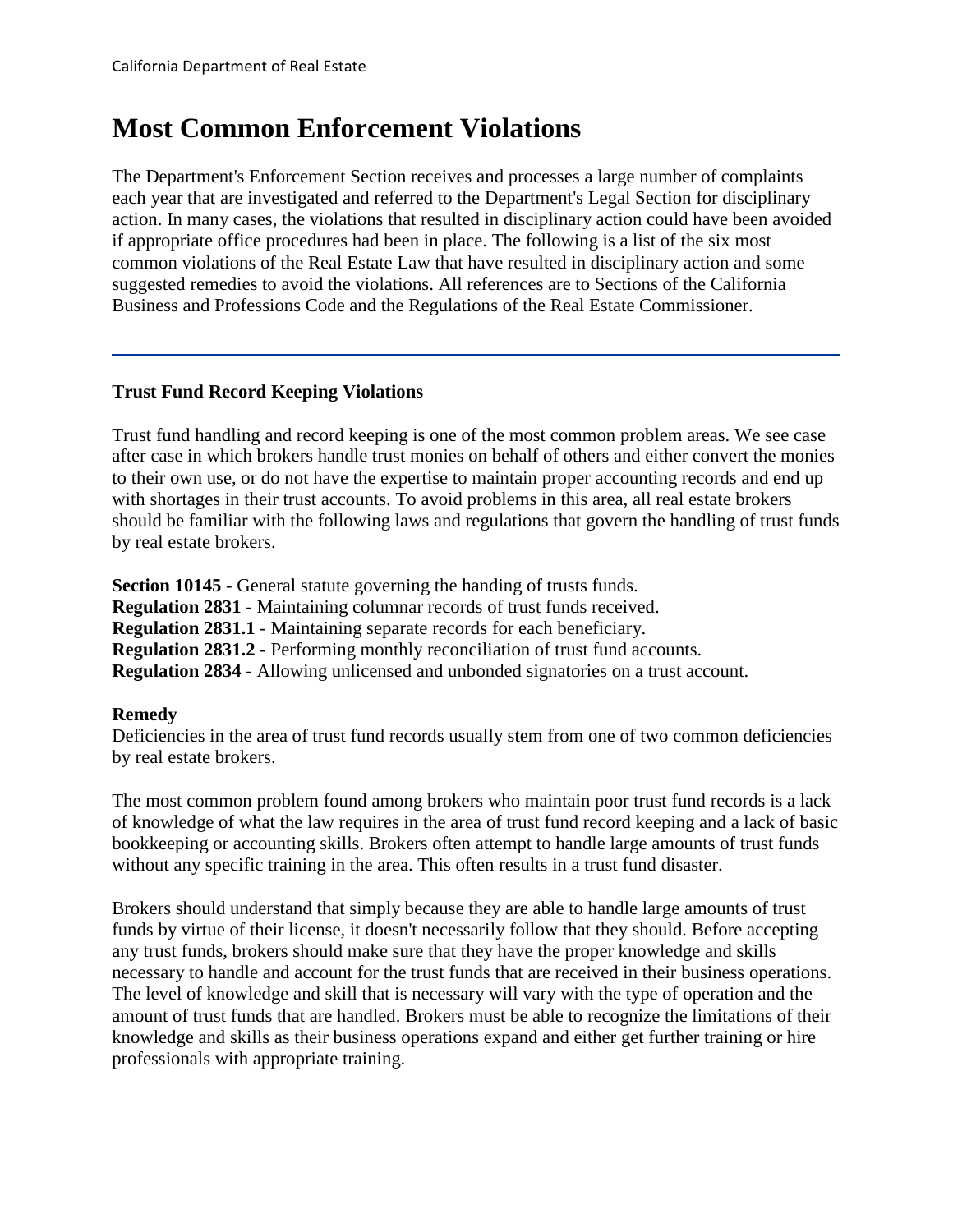A second common problem found among brokers who maintain poor trust fund records is a general lack of supervision over their trust fund operations. It is common to find brokerage operations where the responsible broker has simply turned this aspect of the operation over to office personnel. A broker must always exercise vigilant and consistent oversight of the trust fund operation to ensure that there is compliance with the law.

The Real Estate Law is very specific as to how trust fund monies are to be handled and how records are to be maintained. Real estate brokers who handle trust fund monies have a responsibility to become knowledgeable in this area. A good place to start is by reviewing the DRE's publication entitled Trust Funds which is available on our Web site.

## **Trust Fund Shortage Violations**

**Section 10145** - General statute governing the handling of trust funds. **Regulation 2832** - Trust fund handling. **Regulation 2832.1** - Trust fund shortages.

#### **Remedy**

Often, trust fund shortages in brokerage operations are caused by poor record keeping and lack of control on the part of the responsible broker. The remedies to this problem were previously discussed.

Of even more concern than poor record keeping, are trust fund shortages resulting from the deliberate conversion of trust funds for personal use by the broker or by employees of the broker. When this occurs, it is taken very seriously. Real estate brokers who are found to have converted trust funds can be assured that disciplinary action will be taken against their license. Also, the potential for criminal prosecution exists.

## **Failure to Supervise Violations**

**Section 10177(h)** - As a real estate broker, failed to exercise reasonable supervision over the activities of salespersons, or as the designated officer of a corporation, failed to exercise reasonable supervision over the activities conducted by the corporation for which a real estate license is required.

Lack of supervision on the part of a broker is a recurring problem. In case after case, the Department has to address the problem of real estate brokers becoming designated officers of corporations owned by salespersons or unlicensed individuals and then not properly supervising the operations.

While it is not illegal for brokers to become designated officers of corporations they do not own, they must remain mindful of their duty to supervise the licensed activities of the corporation. All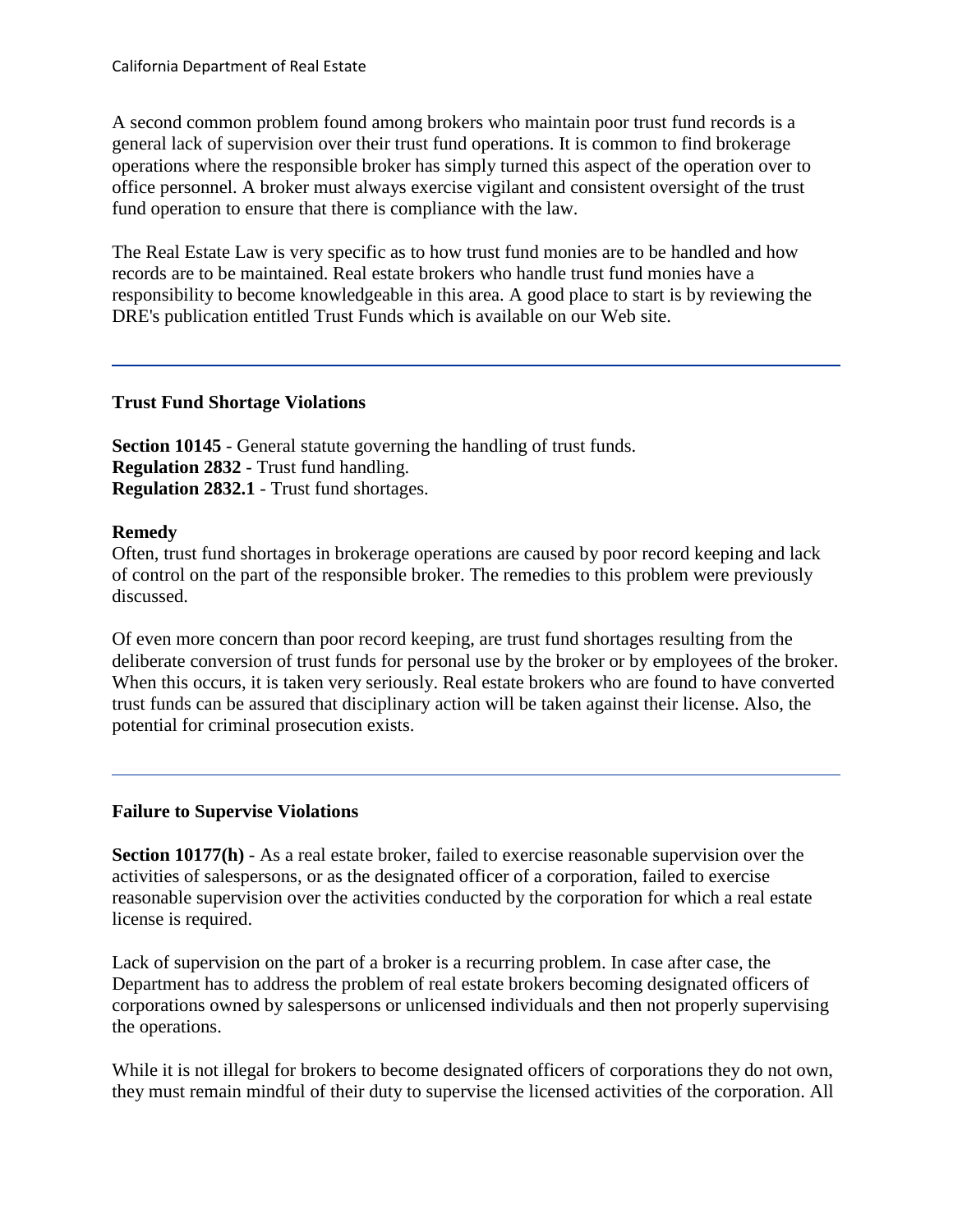too often, real estate brokers do not take this responsibility seriously and the public suffers as a result.

## **Remedy**

Brokers need to understand the responsibility that they take on when they become the designated officer of a corporation or allow a group of salespersons to work under their individual broker license. The absentee broker may find himself/herself not only the subject of a DRE disciplinary action, but also the subject of a civil lawsuit. In the end, the costs greatly outweigh any benefit received in the income that is usually paid for the use of a license.

## **Unlicensed Activity Violations**

## **Section 10130** - Unlicensed activity.

**Section 10137** - Unlawful employment or payment to an unlicensed individual or to a real estate salesperson who is not employed by the broker.

The real estate licensing requirement is the cornerstone to providing consumer protection to the purchasers of real property and those persons dealing with real estate licensees (Section 10050). Therefore, the enforcement of these requirements must be vigorous. Real estate brokers who pay unlicensed individuals for performing acts that require a real estate license will be disciplined and held accountable to pay appropriate fines and penalties.

## **Remedy**

Real estate brokers should establish systems within their offices to ensure that salespersons working for them complete their continuing education, renew their licenses on time, and do not continue to work in the event that their license expires.

## **Misrepresentation Violations**

**Section 10176(a)** - Making a substantial misrepresentation in a transaction for which a real estate license is required. The term misrepresentation not only applies to a direct statement regarding a material fact that is untruthful or incorrect, but it also includes the failure of a real estate licensee to disclose material facts that the principal should be made aware of.

## **Remedy**

Real estate licensees should avoid making any statement they do not know to be true to a principal in a transaction. And because failure by licensees to disclose material facts to principals in real estate transactions is a continuing problem, licensees should remember the simple admonition - **When in doubt, disclose, and do it in writing**.